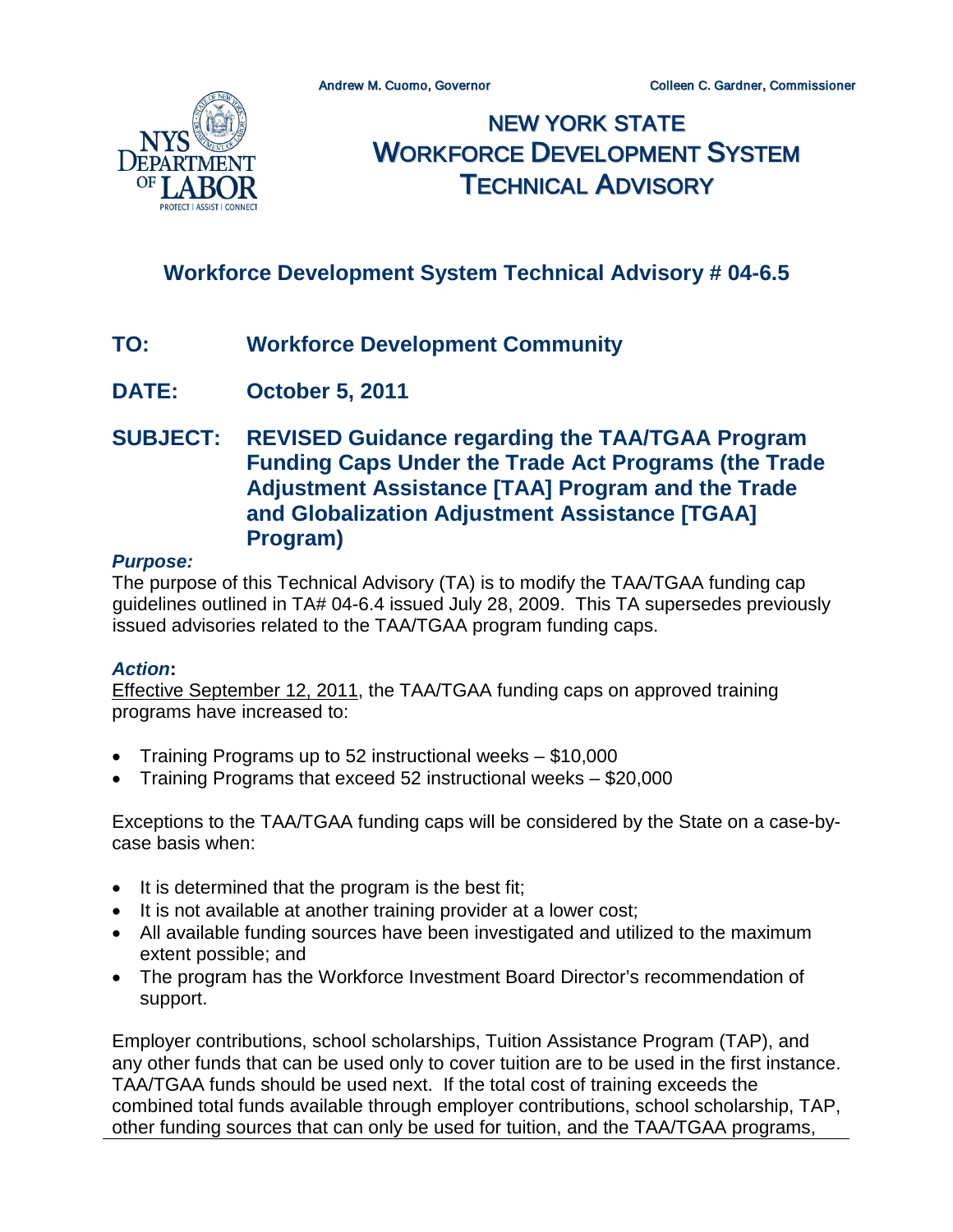the training program can be approved only if other funding streams, such as but not limited to Workforce Investment Act (WIA), ACCESS (formerly known as VESID) or Pell, are available to fully-fund the program. Trade-entitled customers cannot pay for any portion of their training program with funds personal to the trade-entitled customer, relatives, or friends. This includes personal or student loans, used to cover any portion of the training program, because the trade-entitled customer is required to pay back these loans. NOTE: Trade-entitled customers can take out personal or student loans for other expenses, but not to pay for any portion of the training program that is covered under the TAA/TGAA programs.

To ensure our TAA/TGAA allocation allows the maximum number of trade-entitled customers receive training assistance, training programs must include only the required courses or certificates required to work in the customer's chosen occupation and at the most reasonable cost possible (i.e., one training program that leads to a single occupational goal at the most reasonable cost possible). To be good stewards of our federal allocation; and to comply with regulations, we must only approve programs that are determined to be ones that are at the most reasonable cost considering the customer's individual circumstances. This means that we may not be able to approve the customer's first choice of training providers (i.e., training at a private or for-profit proprietary school may not be approvable when the same education/ skills can be attained from a different training provider at a more reasonable cost).

These changes were made to ensure trade-entitled customers can take full advantage of the benefits received through participation in TAA/TGAA approved training that will lead to a reasonable expectation of employment upon completion and ensure our TAA/TGAA funding caps sufficiently cover the reasonable cost of training in all localities.

## *Background:*

TA #04-6.4 issued July 28, 2009 raised the TAA/TGAA funds caps to support individual occupational and On-the-Job training to:

- \$15,000 for training plans that exceed 52 instructional weeks; and
- \$8,250 for a training plan up to 52 instructional weeks.

TA#04-6.4 also included guidance regarding the operating instructions for the TGAA Act of 2009 outlined in Training and Employment Guidance Letter (TEGL) No. 22-08 that requires States to: (1) ensure training caps are sufficient to cover the reasonable cost of suitable training for high growth, demand, and green occupations in all localities to which those caps apply; and (2) allow use of a trade-entitled customer's Pell grant award on a voluntarily basis, allowing the customers to decide whether or not they wish to voluntarily contribute all or a portion of their Pell Grant towards their training program. This meant that, contrary to WIA regulations, use of a trade-entitled customer's Pell grant to offset the cost of TAA approved training programs is voluntary and should be used only if required to fully-fund the trade-entitled customer's program.

## *Inquiries:*

Questions regarding this TA should be directed to the TAA mailbox at [laborWDTDTAA@labor.ny.gov](mailto:laborWDTDTAA@labor.ny.gov)